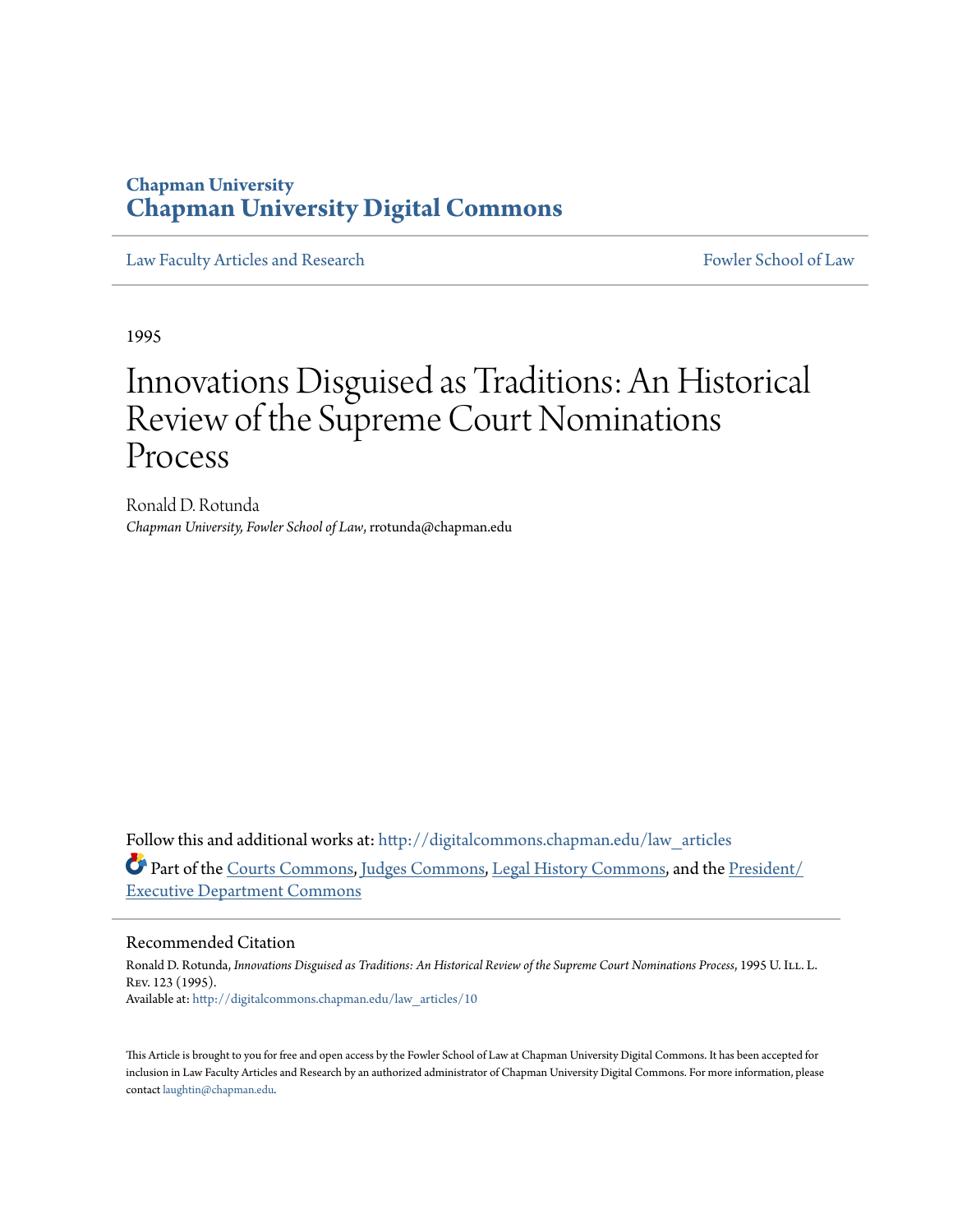## INNOVATIONS DISGUISED AS TRADITIONS: A HISTORICAL REVIEW OF THE SUPREME COURT NOMINATIONS PROCESS

#### *Ronald D. Rotunda\**

*Ronald Rotunda, the Albert Jenner Professor of Law at the University of Illinois, may be best known for his work in constitutional law. He has published the definitive multivolume treatise in that field along with his colleague John Nowak, as well as a casebook and a variety of articles. His stature in the field has been confirmed by his early election to the American Law Institute and his citations in the opinions of the Supreme Court. Professor Rotunda also teaches and writes in the field of legal ethics and is a leader of that generation of scholars who took up the field in the wake of the Watergate scandal. Perhaps most important for all who admire him, Professor Rotunda is himself a profoundly honest and ethical individual who often works behind the scenes on projects-like the Rededication of the Law School-to improve the stature of the College of Law.\*\** 

President Clinton's consideration of various candidates to replace Justices White and Blackmun consumed almost as much newsprint as his search for an attorney general. Given the age of some of the Justices, it would not be surprising if the President will have the opportunity to fill another vacancy before the end of his four-year term. We expect the media to report thoroughly on his possible choices, and rumors of his choices, long before he makes the actual nomination. Supreme Court appointments were not always such newsworthy events. The presidential and senatorial appointment process has changed much over the last two centuries, and recent innovations are often wrongly thought to be old traditions.

Appointment to the Supreme Court gives the recipient a very prestigious job, a powerful position, indoor work, no heaving lifting. While some things never change (the job is still indoors with no heav-

<sup>\*</sup> *Albert E. Jenner, Jr. Professor of Law, University of Illinois College of Law. A.B. 1967, Harvard College; J.D. !970, Harvard Law School.* 

<sup>\*\*</sup> *This abstract is a reprint of Professor James E. Pfander's introductory remarks.*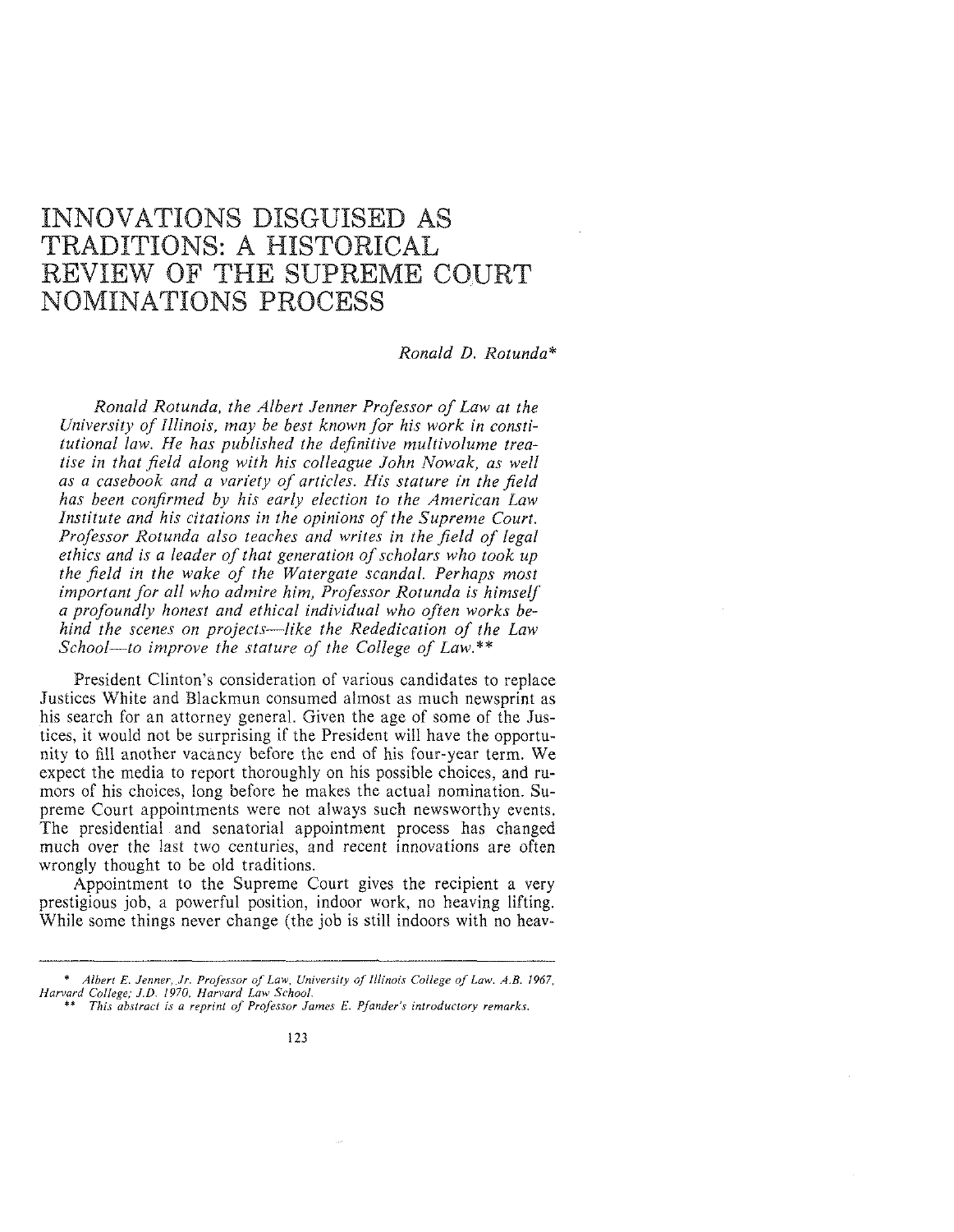ing lifting), the position did not start off as either particularly powe ful or prestigious, and so people often turned it down.<sup>1</sup> It was  $n \in \mathbb{R}$ uncommon in the early years for nominees to decline the honor, or 1 resign to take better jobs in the state judiciary,<sup>2</sup> or for Presidents  $_1$ nominate a political opponent simply to get him out of the picture.

In grade school we learned that President Adams chose John Marshall to be the young nation's fourth Chief Justice. But fewer per ple recall that Marshall was Adams's *third or fourth* choice.<sup>4</sup> It w<sub>i</sub> not unusual in those days to decline a position on the Supreme Cou or to resign soon after appointment. By the time of Marshall's confi mation in 1801, the six-member Court had had ten individuals fill the five places reserved for Associate Justice, and four people had fill< the one place reserved for Chief Justice.'

Washington, for example, nominated Robert Hanson Harrison the first Court, but he rejected the honor in order to become Chance lor of Maryland.<sup>6</sup> Then Washington turned to James Iredell (thirt

3. When Postmaster General McLean objected to President Jackson's attempt to use postal service for political purposes, Jackson "kicked McLean upstairs, which reveals something the manner in which the court was regarded even as late as Jackson's time." CoRTEZ AM E ING, THE JUDGES OF THE SUPREME COURT. 1789-1937: A STUDY OF THEIR QUALIFICATIONS 92 n.3 (1938).

4. 2 GEORGE L. HASKINS, THE OLIVER WENDELL HOLMES DEVISE HISTORY OF THE : PREME COURT OF THE UNITED STATES: HISTORY OF THE SUPREME COURT OF THE UNITED STAL FOUNDATIONS OF POWER: JOHN MARSHALL, !801-15, at 7 (Paul A. Freund cd., !98!).

Adams first appointed John Jay, who was then ending his term as Governor of New York, the position of Chief Justice. The Senate quickly confirmed him, but Jay refused the appointm anyway. Adams then considered Justice Cushing (and apparently Paterson after Cushing); b Cushing and Paterson were already on the Supreme Court, and Adams began to question the i+ of appointing from within the Court, which would require him to make another appointment to the vacancy that he would have created by the internal promotion. Adams then turned to M shall. After that, some people tried to persuade Adams to replace Marshall's nomination w Paterson's, but Adams refused. The Senate, on January 27, 1801, unanimously confirmed M shall. *!d.* at 103-04.

5. The four people who had filled the position for Chief Justice, by the time of Marsha confirmation, were Jay, Rutledge, Ellsworth, and Marshall.

The ten people who had filled the five places reserved for Associate Justice, by the timet Marshall had been confirmed, were Blair, Cushing, Rutledge, Wilson, Johnson, Iredell, Paten Chase, Washington, and Moore. 4 ROTUNDA & NOWAK, *supra* note 2, app. at 759.

6. Some secondary sources claim that Harrison decided to reject the appointment so because of his ill health. However, he did accept the state appointment, notwithstanding health, and when he wrote Washington on October 27, 1789, he did not rely on that exci-Instead, he offered these reasons:

Should I accept the appointment, I should be constrained to take the more unfavourabl residence ['the seat of government,' then in New York]. The number of my family has bee

<sup>1.</sup> Senator George Mitchell was reported to have withdrawn from consideration when Pre dent Clinton considered the vacancy created when Justice Blackmun retired. The news repo suggested various reasons. Senate Majority Leader Mitchell, who retired from the U.S. Senate 1994, at the end of his term, explained that he wanted to focus his energies on passing comprehent sive health care reform. However, whatever the reasons, it is dear that Mitchell did not withdr from consideration on the ground that the job was not important enough.

<sup>2.</sup> John Rutledge, for example, resigned in 1791 so that he could become Chief Justice the South Carolina Court of Common Pleas and Sessions. 4 RONALD D RoTUNDA & JOHN NOWAK, TREATISE ON CONSTITUTIONAL LAW. SUBSTANCE AND PROCEDURE app. at 767 (2d 1992).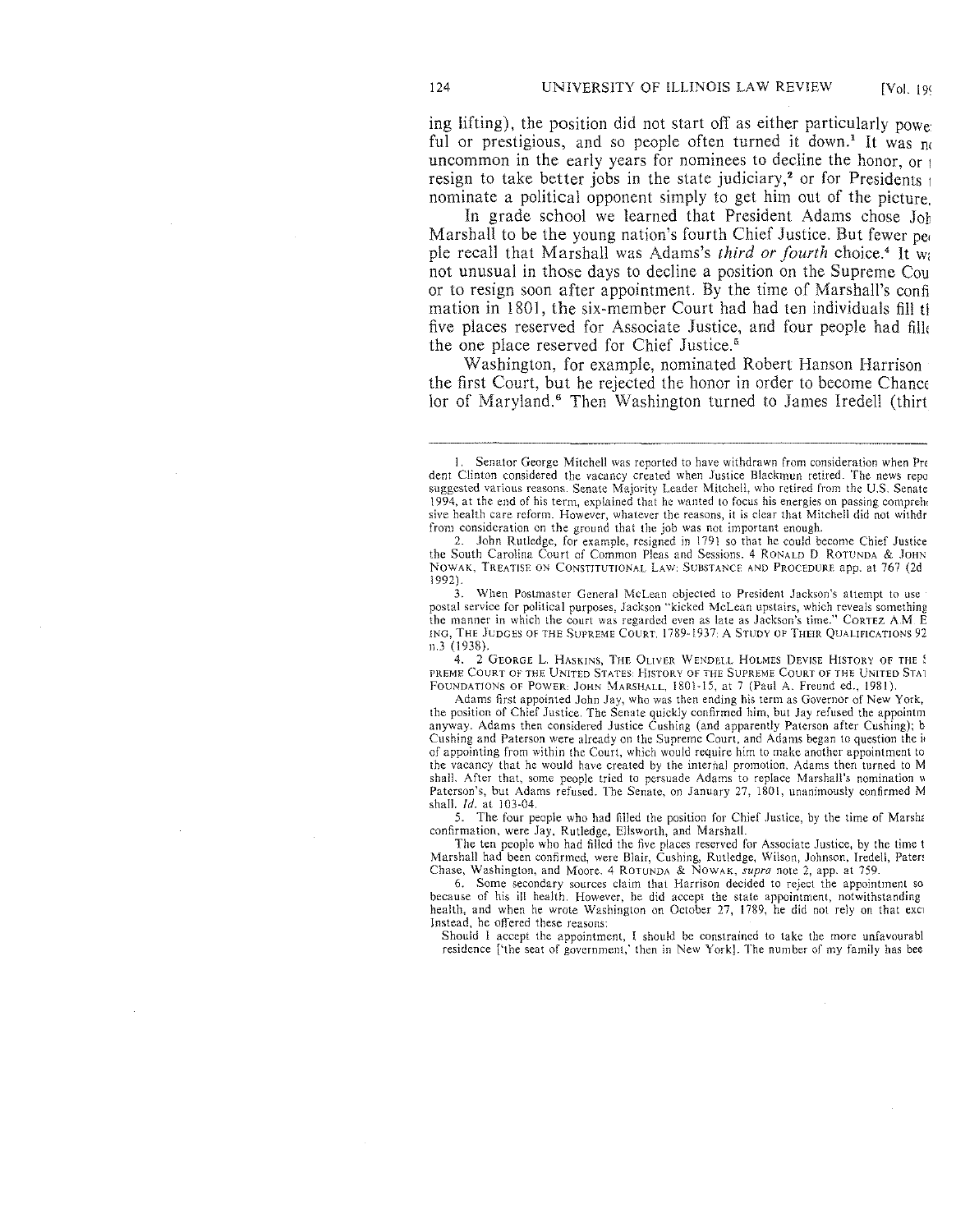#### No. 1] SUPREME COURT NOMINATIONS 125

eight years old), who accepted but died nine short years later in 1799.7 Our first Chief Justice, John Jay (who was only forty-four years old when appointed), resigned six years later to become Governor of New York. John Rutledge, whom George Washington appointed in 1789, never actually sat with the Court and resigned in 1791. Washington made him the young nation's second Chief Justice in 1795, but he left the recess appointment later that year when the Senate rejected him. The following year, after one of his choices declined to serve, Washington appointed Senator Oliver Ellsworth as Chief Justice. In 1799, Ellsworth became ambassador to France, and the following year he also resigned from the Court. 8

Nowadays, the health of a nominee would be considered quite relevant, but that was not always so. When President Washington chose candidates to the U.S. Supreme Court, he did not bother to make any inquiries into health. We now know that many of his choices were of poor health, yet they accepted. Jay, for example, had rheumatism; Blair complained of an inner ear problem that was so distracting that it eventually caused him to resign; Cushing developed a growth on his lip; Chase and Ellsworth both had the gout and renal stones.<sup>9</sup> It would be unheard of for a present-day candidate to refuse to share relevant medical data with the Senate Judiciary Committee, but Washington never even asked his nominees about their health.

Geographic diversity also used to be very important in the selection process. When President Madison sought a replacement for Justice Cushing of Massachusetts, he turned to Joseph Story only after Levi Lincoln—and then John Quincy Adams—declined the invita-

Letter from Robert H. Harrison to George Washington (Oct. 27, 1789), *reprinted in* 1 Documen-TARY HISTORY OF THE SUPREME COURT OF THE UNITED STATES, 1779-1800, pt. 1, at 38 (Maeva Marcus et al. eds., 1985) [hereinafter DOCUMENTARY HISTORY]

During his life, Harrison declined a lot of appointments, even when in good health. In 1785, long before his death, he declined a congressional appointment to decide a land dispute. In 1787, he even refused to be one of Maryland's delegates to the Constitutional Convention of 1787. *!d.* at 33. On health issues, see *infra* text accompanying note 9.

7. Iredell stopped attending Court sessions starting with the August 1799 Term of the Court. *See* H.G. Connor, *James Iredell: Lawyer, Statesman, Judge,* 60 U PENN. L REV. 225, 252 (1912). But Iredell did not die until some months later, apparently on October 10, 1799. Surprisingly, no formal notification exists of the death of James Iredell. See DOCUMENTARY HISTORY, *supra* note 6, at 68.

8. *See* 1 ROTUNDA & NOWAK, *supra* note 2, § l.2(a)-(b).

9. 1 JULIUS GOEBEL, JR., THE OLIVER WENDELL HOLMES DEVISE HISTORY OF THE SU-PREME COURT OF THE UNITED STATES: HISTORY OF THE SUPREME COURT OF THE UNITED STATES: FOUNDATIONS OF POWER: ANTECEDENTS AND BEGINNINGS TO 1801, at 553 & n.8 (Paul A. Freund ed., 1971).

encreased [sic] by the unfortunate event of a Brother's death, and I consider myself under an indispensable necessity of attending to the affairs of his Children, as their friend and Guard~ ian-both for their interest and for my own indemnity. These considerations, Sir, and one more, of still greater weight,-a distrust of my competency to the arduous & exalted Station—and the persuasion that my not accepting, will not be a matter of public detriment, induce me to determine that I cannot but decline the appointment.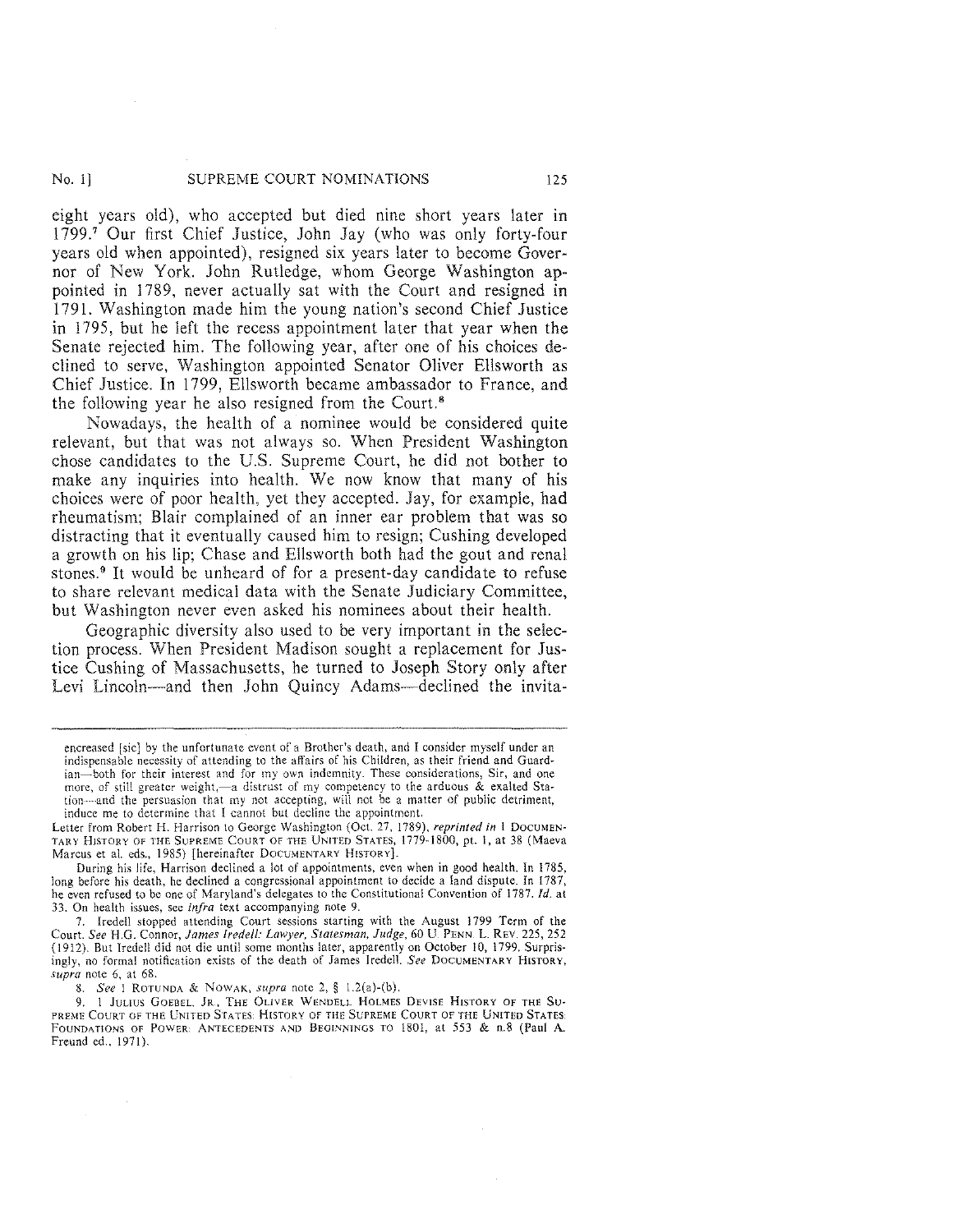tion. 10 All three individuals were residents of Massachusetts. That was no accident, because Madison insisted that the nominee be from a New England state. It is only quite recently that Presidents have, with regularity, ignored the custom of geographic diversity.<sup>11</sup>

Until modern times, it was unusual for two Justices to come from the same state, 12 but the news media paid little attention to that fact in 1981, when President Reagan appointed Justice O'Connor even though both she and Justice Rehnquist were residents of Arizona. When President Clinton replaced Justice White, he considered, but ultimately did not appoint, Secretary of the Interior Bruce Babbitt-even though he, like Chief Justice Rehnquist and Justice O'Connor, hails from Arizona. Bruce Babbitt's name was again mentioned as being on the short list of candidates who might replace Justice Blackmun. Although the President did not choose him, the fact that he would have been the *third* Justice from the same state did not appear to have been a stumbling block.<sup>13</sup> Nowadays, the simple fact is that geographic diversity and state residency are less important to people than other types of diversity, mainly race and sex, and perhaps religion. (For many years, commentators referred to a "Jewish seat" on the Court.)

As the Court has become more powerful, the nature of the confirmation hearing has also changed. To say that the earlier hearings were not as elaborate and public as today is, to say the least, an understatement. For example, on September 4, 1922, Justice John Hessin Clarke resigned from the Supreme Court. The next day President Harding nominated his successor, George Sutherland, and the Senate confirmed the lifetime appointment later that very same day.<sup>14</sup> In fact, for over a third of a century, from 1894 until 1930, the Senate never rejected a nominee, although there were some bitter confirma-

11. *E.g.,* GOEBEL, *supra* note 9, at 553 (pointing out that "proper geographic distribution of the posts" on the Supreme Court started with President Washington).

12. A rare exception was Hoover's third appointment-Cardozo from New York-although Justice Stone and Chief Justice Hughes were also from New York. Cardozo replaced Holmes of Massachusetts. The circumstances were unusual. Hoover, in 1932, was politically very weak, and Cardozo was very popular, someone who could get readily confirmed. The Senate approved him unanimously. *See* Ira H. Carmen, *The President, Politics and the Power of Appointment: Hoo*ver's Nomination of Mr. Justice Cardozo, 55 VA. L. REV. 616 (1969).

Cardozo's nomination was "a violation of the long standing tradition that the membership of the Court represent as wide a geographic base as possible." *!d.* at 6!6. It was important that Senator Borah of Idaho supported Cardozo, even though Hoover was thinking of naming a westerner to the Court.

13. The President nominated, and the Senate confirmed, Judge Stephen G. Breyer of the First Circuit, a resident of Massachusetts.

14. 1 ROTUNDA & NOWAK, *supra* note 2, § 2.7, at 109.

<sup>10.</sup> Ronald D. Rotunda & John E. Nowak, *Joseph Story: A Man for All Seasons, in* !990 JOURNAL OF SUPREME COURT HISTORY: YEARBOOK OF THE SUPREME COURT HISTORICAL SOCI-ETY 17 (1990).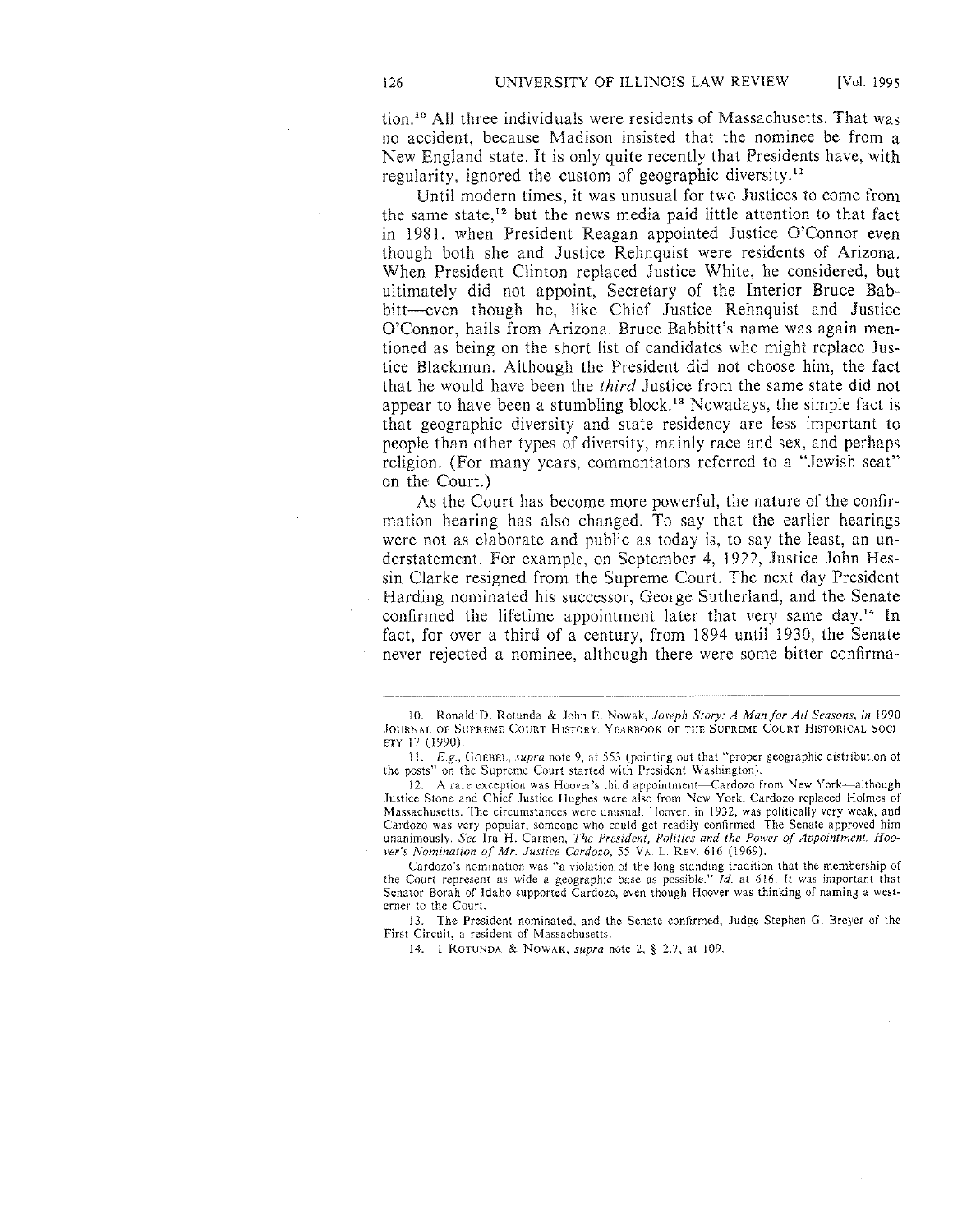#### No. 1] SUPREME COURT NOMINATIONS 127

tion fights.<sup>15</sup> A modern president never would assume that Senate confirmation is assured. Yet, until quite recently, the Senate confirmation process was usually brief. For example, in 1969, the Democraticdominated Senate confirmed Warren Burger only nineteen days after President Nixon had nominated him.<sup>16</sup>

Until 1929, the Senate had a rule that all nominations would be considered in executive session unless two-thirds of the senators voted otherwise. Over the years, as the media began to look at nominees more actively, the Senate began to reconsider its policy of conducting confirmation hearings and debates on the Senate floor in private. In 1929, the Senate changed its policy so that now the default rule is public debate unless a majority votes otherwise.<sup>17</sup> Before that, this century saw open debate only in the very public and extended debate over Justice Brandeis (in which the opposition laced its rejection of his social activism with extensive anti-Semitic rhetoric)<sup>18</sup> and in the controversy over the nomination of Justice Stone.

The Stone controversy is interesting because it marked the first time in history that a Supreme Court nominee ever personally appeared before the Senate Committee considering the confirmation of the nominee. Until that time, the nominee might send telegrams or other written communications to the Committee in order to respond to issues, but the nominee himself would not appear. Even Justice Brandeis did not appear personally to respond to ethics and other charges (though he did have an informal dinner meeting with two senators who had doubts about his nomination).<sup>19</sup> Until the Stone nomination, if a candidate did ask to appear in person, the Committee would simply deny the request.<sup>20</sup>

The Stone appointment changed all that. The circumstances were unusual. Coolidge nominated Stone on January 25, 1925, and the Senate Judiciary Committee approved him *unanimously.* As was the custom, Stone did not appear before the Committee. Then, Senator

17. Freund, *supra* note 15, at 1157.

18. *See, e.g.,* ALEXANDER M. BICKEL, 9 THE OLIVER WENDELL HOLMES DEVISE HISTORY OF THE SUPREME COCRT OF THE UNITED STATES: THE JUDICIARY AND RESPONSIBLE GOVERN-MENT. 1910-21, at 357-92 (Paul A. Freund & Stanley N. Katz eds., 1984); John P. Frank, *The Legal Ethics of Louis D. Brandeis,* 17 STAN\_ L REV. 683 (1965).

19. ALPHEUS MASON, BRANDEIS: A FREE MAN'S LIFE 503-04 (1946).

20. *See* John P. Frank, *The Appointment of Supreme Court Justices: Prestige, Principles, and Politics,* 1941 WIS. L. REV. 172, 200-10.

<sup>15.</sup> The confirmation battle over Justice Brandeis, *see infra* note 18 and accompanying text, had the characteristics of a major political campaign. See Paul A. Freund, *Appointment of Justices: Some Historical Perspectives,* 101 HARV L. REV. 1146, 1151 (1988). Professor Freund told me some years ago that when the media spends a lot less attention on Supreme Court nominees, that will be a sign that civilization has progressed.

<sup>16.</sup> Nina Totenberg, *The Confirmation Process and the Public: To Know or Not to Know,*  101 HARV L REV 1213, 1214 (1988).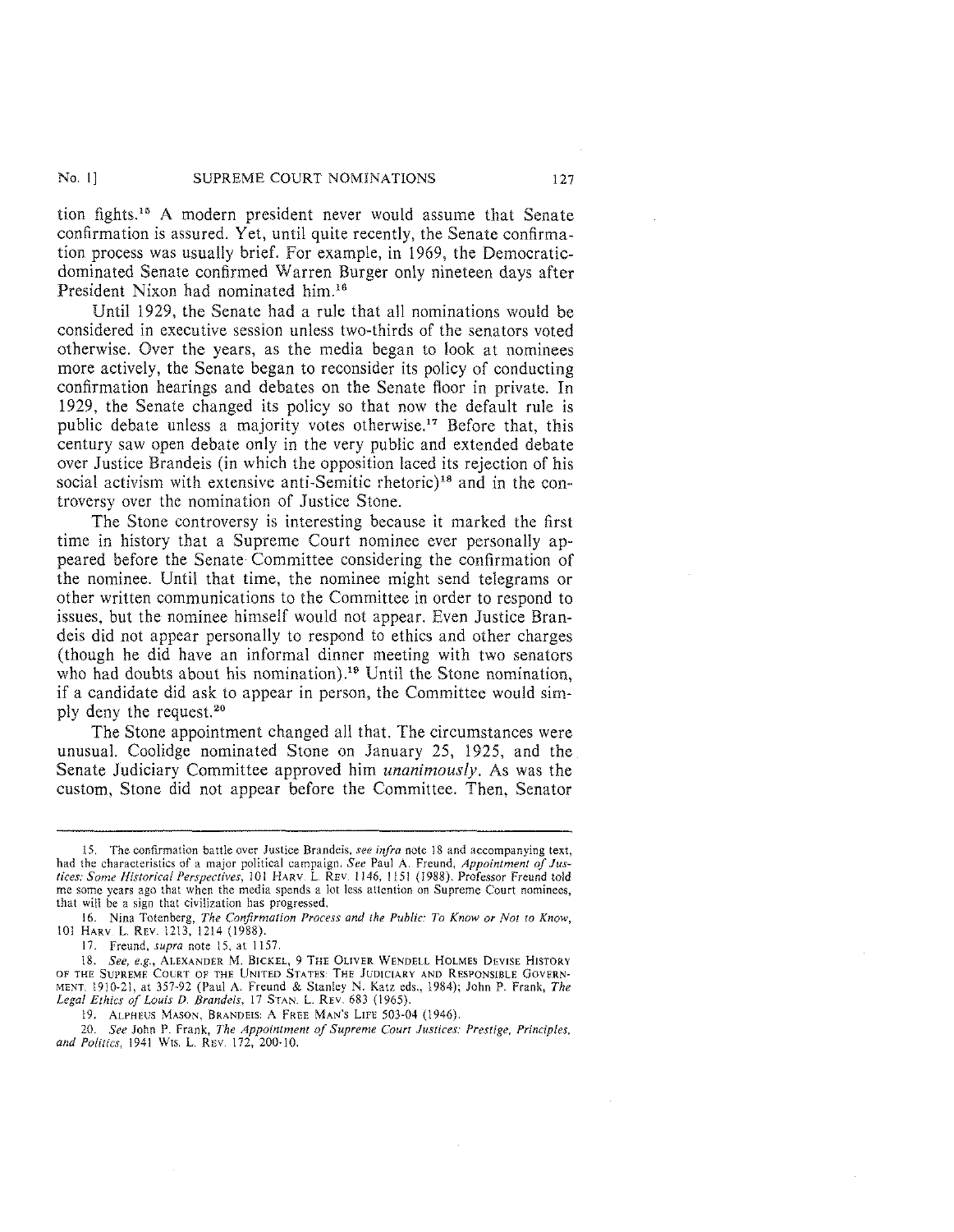Burton K. Wheeler of Montana objected strenuously and persuaded the Senate to recommit the nomination to the Committee.

Wheeler claimed that Stone, while Attorney General, should have dismissed an allegedly improper indictment that Stone's predecessor had brought against Wheeler. Stone asked to be heard in person to defend his action, and the Committee accepted. Stone limited his responses to this one issue, the Committee once again approved him, and the Senate then confirmed him, with both Montana Senators abstaining.<sup>21</sup>

After the Stone nomination, the Senate went back to the tradition of not calling the nominees to testify. Hoover's nominee, Judge Parker of the Fourth Circuit, asked the Senate Committee to allow him to respond in person to charges that he was antilabor and racist, but the Senate denied that request, only allowed written responses,<sup>22</sup> rejected him, and then confirmed Hoover's second choice, Owen Roberts.

The hearing process began to change more dramatically during the New Deal. When Roosevelt nominated Senator Hugo Black in 1937, the Senate, for the first time in a half century, decided to hold hearings on a senator. Before that, if the nominee was a senator, the Senate tradition had been to hold no hearings and confirm immediately. Still, Hugo Black, as was the custom, never appeared before the Committee.

That custom finally changed with Felix Frankfurter's nomination in 1939. Frankfurter's opponents claimed that Frankfurter was too radical, was too chummy with F.D.R., was Jewish, and that the next nominee should be someone west of the Mississippi. This time the Senate Committee invited Frankfurter to attend. At first he refused (claiming that the press of his law teaching prevented him!), but he relented after witnesses attacked him, his associations, his foreign birth, and his religion. Accompanied by his lawyer, Dean Acheson, Frankfurter read a prepared statement, which explained that he would not express his personal views on controversial issues before the Court. He responded to a question from Senator McCarran regarding his patriotism by reaffirming his belief in "Americanism." The entire episode lasted only about ninety minutes.<sup>23</sup>

<sup>21.</sup> HENRY J. ABRAHAM, JUSTICES AND PRESIDENTS: A POLITICAL HISTORY OF APPOINT· MENTS TO THE SUPREME COURT 193-94 (2d ed. 1985).

<sup>22.</sup> WILLIAM C. BURRIS, DUTY AND THE LAW: JUDGE JOHN J. PARKER AND THE CONSTITU-TION 84-85 (1987).

<sup>23.</sup> *See Nomination of Felix Frankfurter to be an Associate Justice of the Supreme Court: Hearings Before the Subcomm. of the Senate Comm. on the Judiciary*, 76th Cong., 1st Sess.<br>(1939) (response of Felix Frankfurter); *see also LIVA BAKER, FELIX FRANKFURTER 208-10* (1969).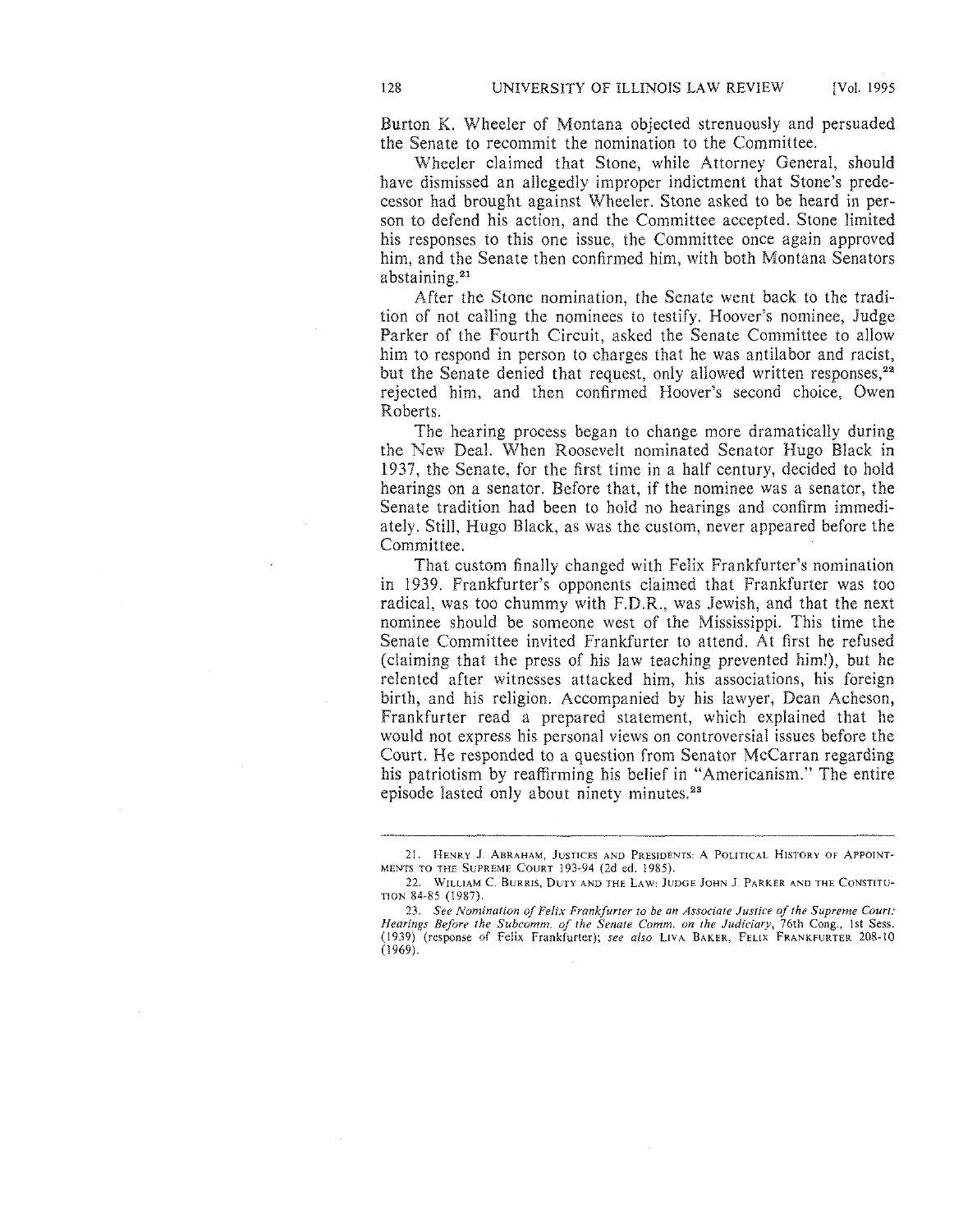#### No. I] SUPREME COURT NOMINATIONS 129

After Frankfurter's appearance, all other nominees, except for Sherman Minton, followed suit. When Minton, whom Truman nominated in 1949, refused to appear before the Committee, some Senators criticized his refusal. There was an attempt to recommit his nomination to the Committee, but it failed, forty-five to twenty-one.<sup>24</sup> Nowadays, it would be unheard of for the nominee to refuse to appear and to be questioned in person.

To bolster their position with the Senate, Presidents began, in 1948, a new tradition: seeking the advice of the American Bar Association on Supreme Court appointments. Four years after that, President Eisenhower began the regular practice of sending nearly every federal judicial appointment to the ABA's Standing Committee on the Federal Judiciary. That Committee—again, until recently—normally approved the nominees. In 1970, for example, the ABA approved G. Harrold Carswell of the Fifth Circuit, who was widely accused not only of mediocrity but also of racism.<sup>28</sup> The Senate rejected Carswell, although Lawrence Walsh, then the Chair of the ABA Standing Committee on the Federal Judiciary (and later, the Independent Prosecutor in the Iran-Contra affair) defended the ABA's recommendation. 26

More recently some commentators have accused the ABA of politicizing the process in a way that is unfavorable to politically incorrect nominees, but the present chair of the ABA Standing Committee expects that friction will continue even under a Democratic president. 27 Under President Clinton, the ABA Standing Committee has continued its role of evaluating judicial appointments. In fact, because of the increased number of appointments, the Board of Governors, at the ABA midyear meeting in February 1994, increased the Standing Committee's budget twenty-five percent, to \$250,000. <sup>28</sup>

An even more recent innovation in the confirmation process is the nominee's private "courtesy call." Only since the 1970s has it been the norm for Supreme Court nominees to pay courtesy calls on selected Senators, moving from office to office. Because the meetings are

*Has ABA Expanding Its Resources,* CHAMPA!GN~URBANA NEWS GAZETTE, Feb. 7, 1994, at A7 (quoting Robert P. Watkins, Chairman, ABA Standing Committee).

<sup>24.</sup> Freund, *supra* note 15, at 1161.

<sup>25.</sup> In 1948, Carswell gave a speech advocating racism. In 1956, he was one of the incorpo· rators who converted a public golf course into a private one so that it could remain racially segregated. At his confirmation hearings, he denied that he had seen these incorporation documents since 1956. Later, press reports revealed that he had seen the documents on the eve of his confirmation hearings and that the ABA Judicial Selection Committee had asked him questions about them. RICHARD HARRIS, DECISION 18-43 ( 1971 ); Totenberg, *supra* note 16, at 1217.

<sup>26.</sup> Lawrence E. Walsh, *Selection of Supreme Court Justices,* 56 A.B.A. J. 555-60 (1970). 27. *See The ABA Role in the Judicial Nomination Process: Hearings Before rhe Senate Comm. on the Judiciary,* JOist Cong., 1st Sess. (1989); *Clinton Camp's Bid to Fill Judgeships* 

<sup>28.</sup> *Clinton Camp's Bid to Fill Judgeships Has ABA Expanding Its Resources,* CHAM-PAIGN-URBANA NEWS GAZETTE, Feb. 7, 1994, at A7.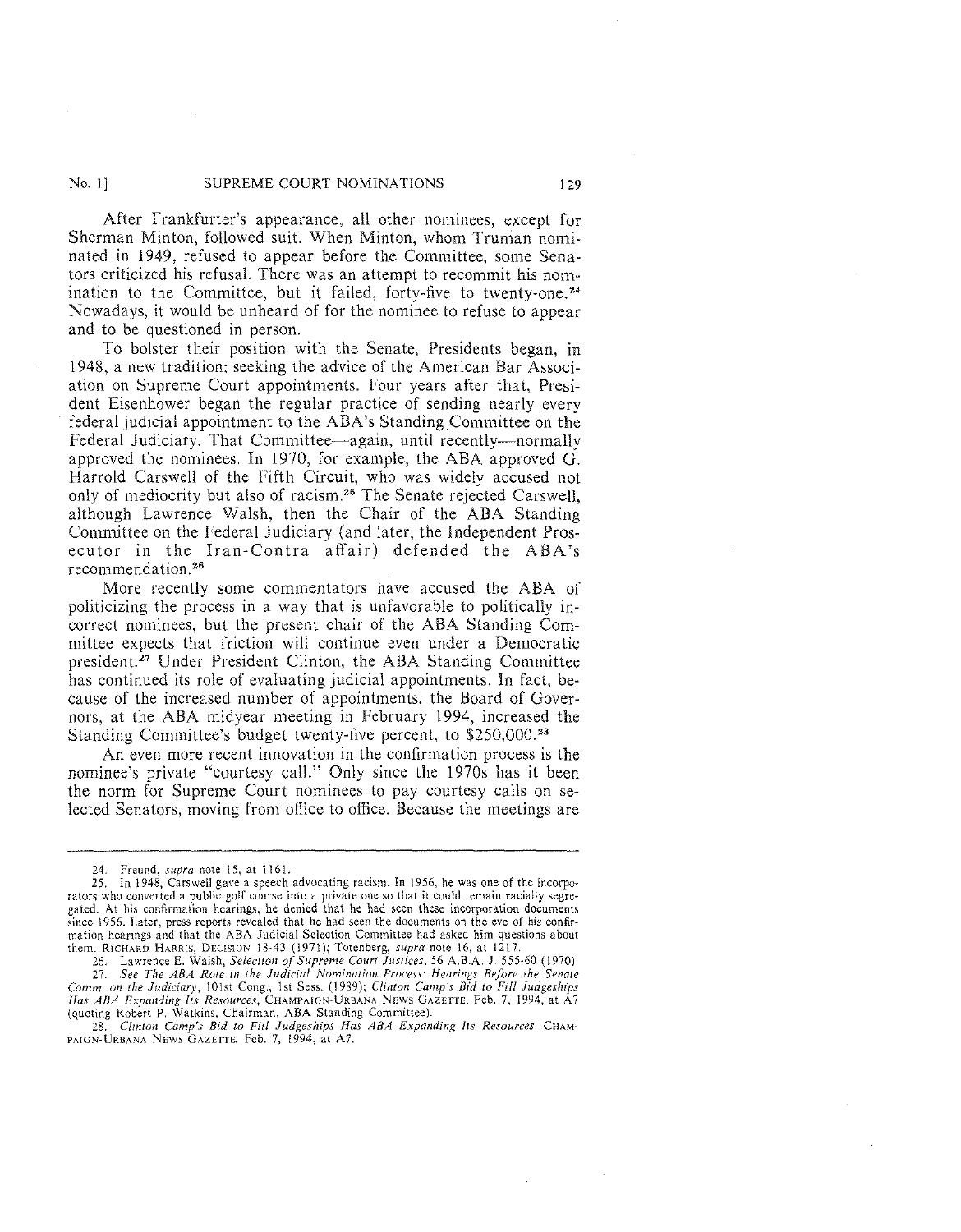held in private, there is no record of what is said, or promised, or alleged to have been said or promised.<sup>29</sup> A candidate who nowadays refused to engage in such private meetings would put the nomination at risk, although the private nature of such meetings eliminates the important check of public scrutiny.

Amazingly, even the practice of allowing radio microphones or television cameras is a recent innovation. It was not until 1981, with the confirmation of the first woman on the Court, that the Senate finally allowed radio and television to record the event. Before that, the public could read about the nominee but could never hear her words or see her testimony.<sup>30</sup>

Over the years, one of the few constants in the nomination process has been the fact that the President does not formally consult with the Senate, as a body, prior to his announcement, even though the Constitution states that the President "shall nominate, and by and with the Advice and Consent of the Senate, shall appoint ... Judges of the supreme Court  $\dots$ . "<sup>31</sup> That same clause of the Constitution also provides that the President shall make treaties "by and with the Advice and Consent of the Senate . . . . "<sup>32</sup> Just as Presidents have not consulted with the Senate prior to making treaties, they have not followed the practice of consulting with the Senate prior to announcing their Supreme Court nominees. President Washington did consult with the Senate (which was a much smaller body at the time) while he was in the process of negotiating an Indian Treaty, but he found the experience so frustrating that he vowed never to do it again, a promise that he and subsequent Presidents have kept.<sup>33</sup>

Over the last two centuries, there have been important changes in the selection process, the questions asked of nominees, the role of geographic diversity, the type of hearing that the Senate Committee conducts, and the media's coverage of the hearing. What was aberrational is now commonplace.

For good or ill, the trend in modern times is for the Senate and the media to become more involved in the nomination process. 34 One

30. Totenberg, *supra* note 16, at 1213 & n.l (referring to telephone interview with a member of the Senate Judiciary staff).

<sup>29.</sup> *See* Car! Marcy, *Nominees Shouldn't Pay Courtesy Calls on Senators,* N.Y. TIMES. JULY 29. 1981, at 23; *see also Judge O'Connor Talks with Potential Critics,* N.Y. TIMES, July 18, 1981, at 24; *Mrs. O'Connor Makes the Scene,* N.Y TIMES, July 19, 1981, § IV, at 4.

<sup>31.</sup> U.S. CONST. art. II,§ 2, cl. 2.

<sup>32.</sup> *!d.* 

<sup>33.</sup> EDWARD S. CORWIN, THE PRESIDENT: OFFICE AND POWERS: 1787-1984, at 238-40 (Randall W. Bland et al. eds., 5th rev. ed. 1984); l RoTUNDA & NOWAK, *supra* note 2, § 6.1, at 487-88.

<sup>34.</sup> At least one respected commentator has recently urged the Senate to take an even more active role and add "more politics—especially more racial politics—to the judicial selection pro-<br>cess . . . ." W. William Hodes, *The Overtly "Political" Character of the Advise and Consent Function: Offsetting the Presidential Veto with Senatorial Rejection,* 7 Sr. JOHN's J. LEGAL COM-